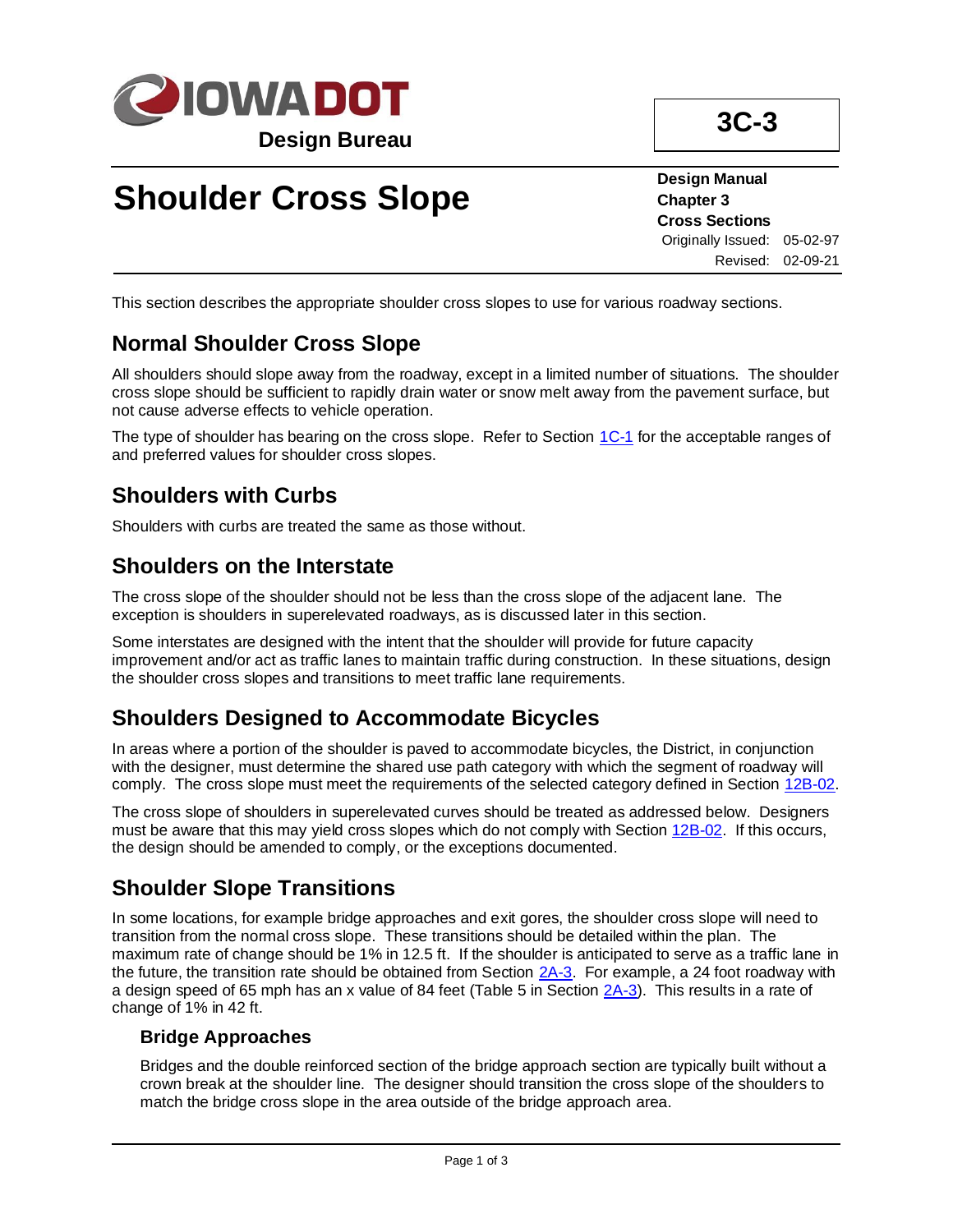



## **Gore Areas [\(PV-400](../stdplne_pv) series and Design Details [533](../500s) series)**

Typically exit gores are pitched at 3% and entrance gores are pitched a 4%. Transitions for high side shoulders of ramps at gore areas will be longer than ramp transitions since the ramp shoulder slope needs to transition to pitch the opposite direction of the ramp.

#### **Exit Gores (PV-410, PV-412, 533-1, 533-4)**

Shoulders with a normal cross slope of 4% will need to be transitioned to 3% in areas adjacent to ramp tapers. The areas abutting the shoulders, such as the gore nose, are sloped at 3%; therefore, the mainline shoulder should transition from 3% to 4% and the ramp shoulder from 3% to 4%, but pitching the opposite direction, see Figure 2.



**Figure 2:** Shoulder transitions at exit gores.

#### **Entrance Gores (PV-411, PV-414, 533-2, and 533-5)**

The cross slope of the ramp is 5.4%; therefore, the cross slope of the shoulder is 2.6% at the start of the shoulder transition (8% maximum breakover  $-5.4\%$  ramp cross slope  $= 2.6\%$ ). This means the ramp shoulder needs to transition 6.6% to match the 4% cross slope of the gore area, see Figure 3.



**Figure 3:** Shoulder transitions at entrance gores.

A horizontal curve on the mainline located near a gore area may influence mainline and ramp shoulder transitions depending on how the curve increases or decreases shoulder slope near the gore area.

**Note:** Although PV-414 is for an entrance ramp, the same values shown in Figure 2 are used because the cross slope for the gore area is 3%.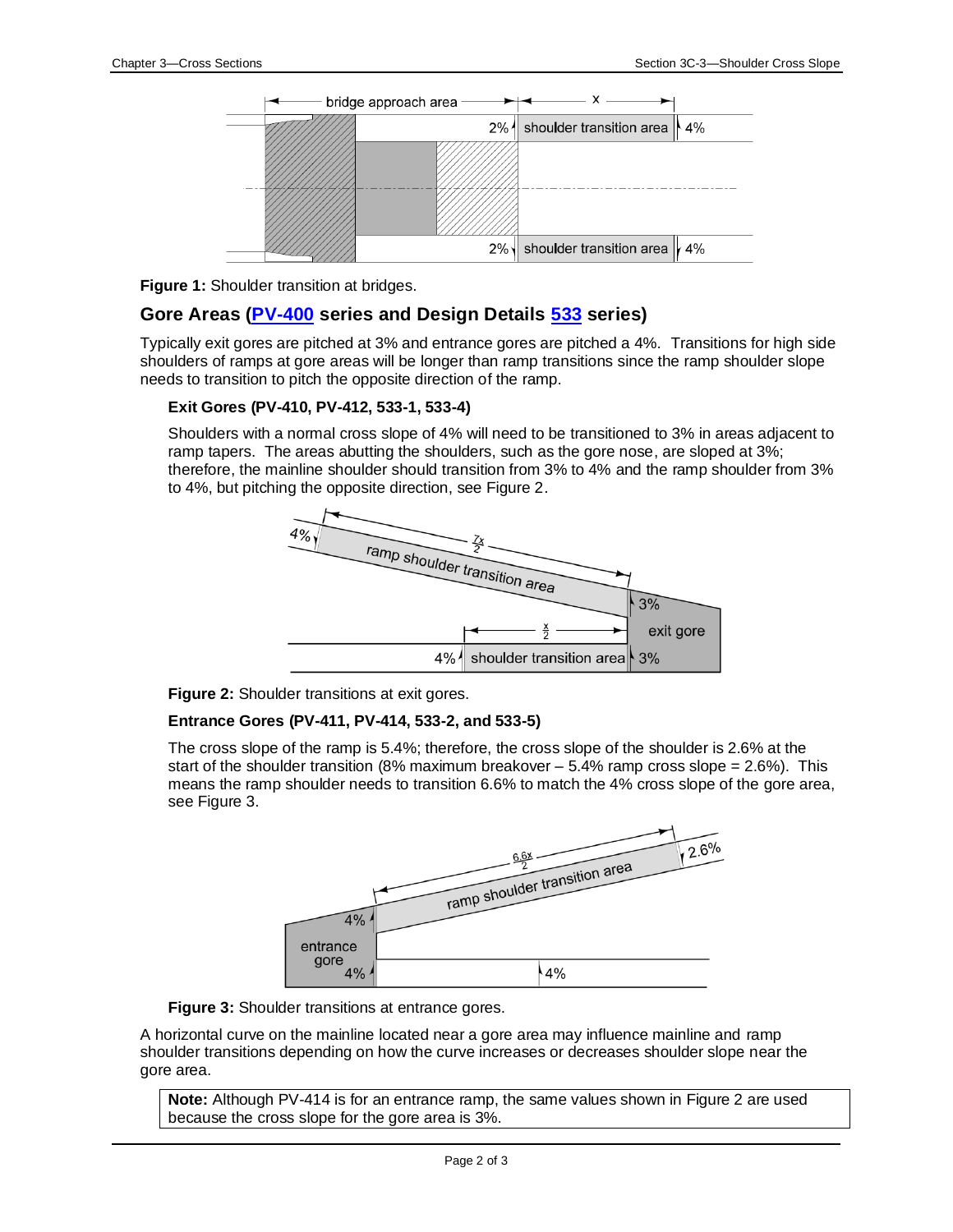## **Shoulders on Superelevated Roadways**

The cross slope break between the shoulder and pavement surface should be limited to an algebraic difference of 8%.

### **Low Side Shoulders**

Shoulders on the low side of superelevated roadways should slope away from the roadway. The normal cross slope of the shoulder should be maintained until the cross slope of the roadway exceeds the normal shoulder cross slope. The transition of the shoulder cross slope should equal the transition rate of the roadway.

For example, if the mainline pavement is superelevated at 5%, the low side shoulder would slope away at 5%. The shoulder cross slope transition would begin where the mainline pavement cross slope equals the normal cross slope of the shoulder and transition at an equivalent superelevation transition rate.

## **High Side Shoulders**

Shoulders on the high side of superelevated curves should slope away from the roadway. The normal cross slope of the shoulder should be maintained until the algebraic difference between the cross slope of the shoulder and the cross slope of the roadway reaches 8%. Once the algebraic difference in cross slope reaches 8%, the shoulder cross slope should transition up at an equivalent transition rate as the adjacent roadway to maintain the 8% algebraic difference. For example, if the mainline pavement is superelevated at 6%, the high side shoulder should slope away at 2%.

If the superelevation rate exceeds 7%, maintain a 1% shoulder cross slope away from the adjacent pavement. For example, if the mainline pavement is superelevated at 8%, the high side shoulder should slope away at 1%.

### **PV-300 Series Standard Road Plans**

Refer to the [PV-300](../stdplne_pv) series for details of shoulder transition in superelevated roadways.